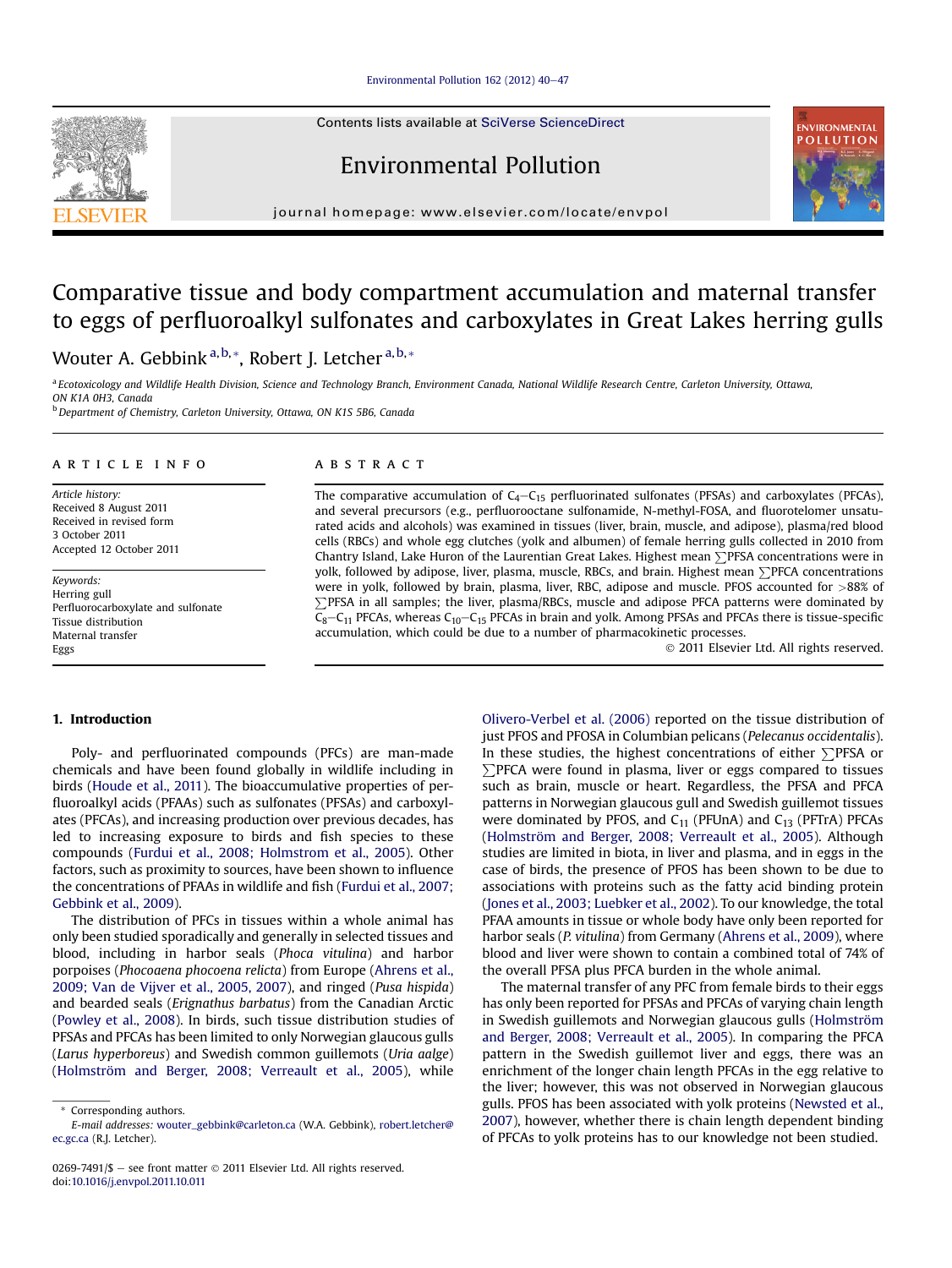<span id="page-1-0"></span>Herring gull eggs have been used for PFC (including isomers in the case of PFOS) monitoring purposes in the Canadian and Norwegian environment [\(Gebbink et al., 2009, 2011; Gebbink and](#page-6-0) [Letcher, 2010; Verreault et al., 2007](#page-6-0)), however, when comparing the PFC pattern in herring gull prey to gull eggs, differences were observed ([Gebbink et al., 2009; Martin et al., 2004\)](#page-6-0). The apparent lack of similarities in the PFC patterns are hypothesized to be an indication that pharmacokinetic processes such as selective retention or sequestering in tissues or body compartments (e.g., protein binding) occurs within the female herring gulls and/or selective maternal transfer determines the PFC patterns and levels in eggs. To better understand how PFCs are distributed and accumulatively compartmentalized in the body of Great Lakes female herring gulls, we determined PFSAs and PFCAs and several PFOSA, FTUCA and FTOH precursors in a comprehensive suite of tissues as well as blood components. Furthermore, we examined the maternal transfer of these same PFCs from the female gulls to her entire clutch of eggs, and the albumen and yolk compartments.

## 2. Experimental section

#### 2.1. Standards and chemicals

The PFSAs  $[C_4$  (PFBS),  $C_6$  (PFHxS),  $C_8$  (PFOS) and  $C_{10}$  (PFDS)], PFCAs ( $C_6-C_{14}$  chain lengths; PFHxA, PFHpA, PFOA, PFNA, PFDA, PFUnA, PFDoA, PFTrA and PFTeA, respectively), 6:2, 8:2 and 10:2 FTUCA, and 6:2, 8:2 and 10:2 FTOH, and two FOSAs (PFOSA, NMe-FOSA) standards, as well as sixteen labeled internal standards (IS) were obtained from Wellington Laboratories (Guelph, ON, Canada). The full chemical names and structures of all PFCs are detailed in Table S1. All solvents used were HPLC grade and purchased from Fisher Scientific (Ottawa, Canada).

## 2.2. Sample collection

Samples of organs and tissues, i.e., liver, blood, whole brain, muscle and adipose, were collected from female herring gulls  $(n = 8)$ , euthanized by decapitation, from Chantry Island, Lake Huron (44°29'N 81°24'W) in April 2010 (See Fig. S1 for colony location). The blood samples were centrifuged on site to separate plasma from red blood cells (RBCs). All of these samples were frozen in liquid nitrogen on site (within 1 h of death). The complete clutches of eggs ( $n = 17$ ) from the nests from the eight euthanized female herring gulls were collected (seven nests with two eggs, one nest with three eggs). The eggs were kept at ambient temperature, but not incubated, by placing them in a foam padded case. All of the frozen tissue and eggs were transported to Environment Canada's National Wildlife Specimen Bank (EC-NWSB) in Ottawa, Canada within 36 h of collection. Frozen samples were stored in the EC-NWSB at  $-40$  °C prior to chemical analysis. Shortly after arrival at the EC-NWSB, the eggs were processed by separating and homogenizing the yolk and albumen and storing them at  $-40$   $\degree$ C until chemical analysis. Animal capturing, handling and euthanasia were approved by the Animal Care Committee for NWRC and Ontario region of the Canadian Wildlife Service (Environment Canada).

#### 2.3. Perfluoroalkyl acid and precursor extraction and analysis

The PFC extraction, cleanup and analysis for all tissues, plasma, RBCs, and egg albumen and yolk were the same, and described in [Gebbink et al. \(2009\)](#page-6-0) and [Chu and Letcher \(2008\)](#page-6-0). Briefly, samples  $(0.2-2)$  g depending on the tissue) were spiked with labeled internal standards (see Table S1 for IS detail), extracted and subsequently cleaned up and fractionated using Waters Oasis WAX solid phase extraction (SPE) cartridges. The first fraction contained FTOHs and FOSAs, the second fraction contained PFSAs, PFCAs and FTUCAs. The separation of the target compounds in both fractions was carried out on a Waters 2695 HPLC equipped with an ACE 3  $C_{18}$ analytical column (50 mm  $\times$  2.1 mm I.D., 3 µm particle size, Advanced Chromatography Technologies, Aberdeen, UK), and coupled to the HPLC was a Waters Quattro Ultima triple quadrupole mass spectrometer (Waters, Milford, MA, USA). For neutral PFCs in fraction 1, atmospheric pressure photoionization (APPI) was used in negative mode with krypton UV lamp. An electrospray ionization (ESI) source in negative mode was used for acidic PFCs in fraction 2. Details on mobile phases, source, desolvation, and probe temperature are provided by [Gebbink et al. \(2009\).](#page-6-0) Quantification was performed using an internal standard approach. The calibration curve of PFTeA was used for PFPA quantification since PFPA standard was unavailable at the time of this study. Where no labeled standards were available, labeled ISs with the closest retention time were used. Since an isotope dilution quantification approach was used, the concentrations were inherently recovery-corrected.

#### 2.4. Quality control and data analysis

The recovery efficiency of all the PFC internal standards was generally greater than 77%. For every block of samples ( $n = 10$ ), an NWRC in-house reference material of double-crested cormorant egg pool (based on eggs collected in 2003) was analyzed to assess reproducibility of the method. For both  $\Sigma$ PFSA (C<sub>6</sub>, C<sub>8</sub>, C<sub>10</sub>) and  $\sum$ PFCA (C<sub>8</sub>-C<sub>15</sub>), good reproducibility was obtained with a % relative standard deviation (%RSD) of 20% ( $n = 10$ ).

For the majority of the tissues, blood, and yolk, a normal distribution of PFSA and PFCA concentrations were observed after performing the Shapiro-Wilks test on normal and log-transformed data. Thus, the mean concentration data was reported as arithmetic means. Differences in the pattern of PFCAs in the tissues, plasma, RBCs and yolk were investigated using principal components (PC) analysis using correlation matrices. PC analysis was conducted on percent composition data. For example, percent composition data for individual PFCAs ( $C_6-C_{15}$ ) were calculated relative to  $\Sigma$ PFCA concentrations. Arithmetic mean concentrations were calculated only for samples with >60% detection of individual PFCs in the tissues or yolk. For samples with PFAA concentrations less than method limits of quantitation (MLOQs), a randomly generated value was assigned between zero and MLOQ for statistical purposes. MLOQs for PFSAs and PFCAs were <0.1 and  $<$ 0.05 ng/g ww, respectively. The differences in patterns and sum concentrations in the tissues and eggs were analyzed using a single factor analysis of variance (ANOVA), followed by a Tukey's Honestly Significantly Different post hoc test. A general linear model (GLM) was used to determine the significance and Pearson's coefficient of the PFOS, PFOA, PFNA and PFUnA correlations in the plasma and RBCs. The statistical package utilized was Statistica<sup>®</sup> (StatSoft, Tulsa, OK, U.S.A.) and  $\alpha$  was set at 0.05.

## 2.5. Burden estimates of perfluorinated compounds in herring gull tissues and eggs

To determine the extent of maternal transfer of PFCs and amount burdens in tissues, amounts of  $\sum$ PFSA and  $\sum$ PFCA were estimated in the eggs, liver, blood, and brain. Mean masses of the whole body, eggs, and brain were  $946 \pm 15$  g,  $82 \pm 2$  g (29% yolk, 71% albumen), and 5.7  $\pm$  0.1 g, respectively. Livers mass was not recorded; however, a significant relationship ( $n = 109$ ,  $r = 0.478$ ,  $p < 0.0001$ ) has been observed between body mass and liver mass for breeding female herring gulls (Mr. Glen A. Fox, personal communication). This relationship was used to estimate liver mass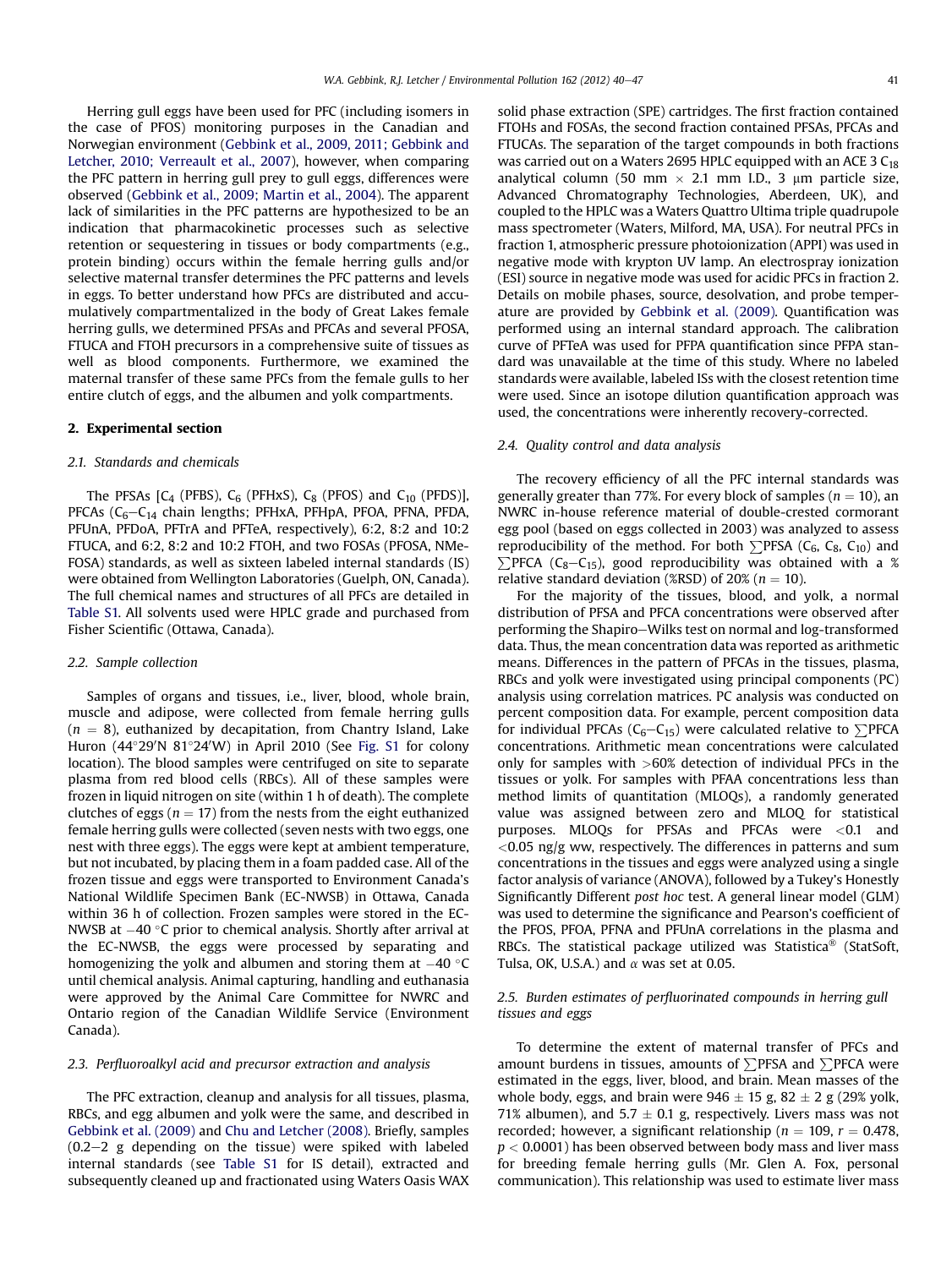<span id="page-2-0"></span> $(25.3 \pm 0.5$  g, 2.7% of body mass) for the eight female herring gulls. Blood samples were separated into plasma ( $\sim$  60% v/v) and red blood cells ( $\sim$ 40% v/v). Herring gull whole blood volume was estimated at 60 mL/kg body mass [\(Clark et al., 1987; Hoysak and](#page-6-0) [Weatherhead, 1991](#page-6-0)), resulting in a blood volume estimate of  $56.8 \pm 0.9$  mL for the present herring gulls. The total burdens of PFAAs in eggs, liver, blood and brain were calculated by multiplying the tissue-specific concentrations (ng/g ww) by the estimated weight of the tissue (g).

## 3. Results and discussion

## 3.1. Body compartment-specific PFSA and PFCA patterns and concentrations

Among tissues and blood, the highest mean  $\sum$ PFSA concentrations (PFHxS, PFOS, PFDS) were detected in adipose tissue at  $171 \pm 83$  ng/ g ww, followed byliver> plasma > muscle> RBCs> brain (Table 1). In studies that reported on other breeding seabirds, in Swedish guillemots, a similar  $\Sigma$ PFSA distribution was found where concentrations in the liver was greater than in muscle ([Holmström and Berger, 2008](#page-6-0)); however, in Norwegian glaucous gulls the concentration in plasma was greater than in liver and brain [\(Verreault et al., 2005](#page-6-0)). In Columbian brown pelicans, [Olivero-Verbel et al. \(2006\)](#page-6-0) reported PFOS concentration in the liver was greater than brain and muscle. In the adipose tissue of the present herring gulls,  $\Sigma$ PFSA concentrations ranged from 3 to 577 ng/g ww. No previous studies have reported PFSAs in adipose tissue from a bird species; however, [Van de](#page-6-0) [Vijver et al. \(2005\)](#page-6-0) measured PFOS in the blubber of harbor seals and found comparable concentrations compared to the liver.

The PFSA pattern was dominated by PFOS in all tissues, ranging from 88.4% (brain) to 99.9% (adipose) of the  $\Sigma$ PFSA concentration (Table 1). Shorter chain PFHxS was detected in all the tissues, although in RBCs, brain, muscle, and adipose detection frequency in samples was  $<$  60%.  $\sum$  PFSA concentrations in the plasma contained the highest proportion of PFHxS among compartments (8%), which was significantly higher relative to other tissues where the next highest was liver (0.8%). PFDS was detected in all tissues with the exception of adipose. In plasma, RBCs, and muscle, PFDS detection frequency in samples was  $<60\%$ . Brain contained the highest proportion of PFDS in the  $\Sigma$ PFSA concentration, 11.4%, followed by the liver (0.5%). The preferential accumulation of PFHxS in plasma and PFDS in brain observed in the present herring gulls was not greater in harbor seal ([Ahrens et al., 2009](#page-6-0)). PFBS was below detection limit in all the samples.

Among tissues and blood, the highest mean  $\Sigma$ PFCA concentrations ( $C_6-C_{15}$ ) were detected in the brain at 22  $\pm$  2 ng/g ww, followed by the plasma  $>$  liver  $>$  RBC  $>$  adipose  $>$  muscle (Table 1). In Swedish guillemot,  $\Sigma$ PFCA concentrations were reported to be highest in the liver followed by muscle ([Holmström and Berger,](#page-6-0) [2008](#page-6-0)), and [Verreault et al. \(2005\)](#page-6-0) reported the highest  $\Sigma$ PFCA concentrations in plasma followed by the liver and brain in Norwegian glaucous gulls. None of the existing tissue distribution studies of PFAAs in any species have reported such high  $\Sigma$ PFCA concentrations in the brain compared to other tissues as we found in the present herring gulls. [Ahrens et al. \(2009\)](#page-6-0) reported that  $\Sigma$ PFCA concentrations in the brain of harbor seals collected in German Bight (North Sea) were higher than muscle and blubber, which is consistent with the present results.

The PFCA pattern was highly variable among the tissues (Table 1, [Fig. 1\)](#page-3-0). The PFCA patterns in liver, RBC, muscle, and adipose were dominated by the  $C_8 - C_{11}$  PFCAs, although in muscle and adipose the detection of these compounds was infrequent. The liver also contained PFDoA, PFTrA, and PFTeA, although detection was <60% in individual samples. In plasma, the  $C_6-C_{14}$  PFCAs were present; however, the pattern was dominated by  $C_8 - C_{11}$  PFCAs and PFTrA (83% of  $\Sigma$ PFCA). In brain, the PFCA pattern consisted of C<sub>10</sub>-C<sub>15</sub> PFCAs but was dominated by PFTrA, PFTeA, and PFPA (88% of PPFCA). To our knowledge, tissue-specific accumulation of PFCAs as a function of chain length has not as yet been reported in birds. In both Swedish guillemots and Norwegian glaucous gulls, the PFCA pattern in liver, kidney, muscle, and plasma was reported to be dominated by PFUnA and PFTrA, while individual PFCAs in the glaucous gull brain were not reported [\(Verreault et al., 2005](#page-6-0)). PFCAs with chain length  $<$  C<sub>11</sub> dominated patterns in harbor seal (German Bight) liver and plasma ([Ahrens et al., 2009\)](#page-6-0), which is consistent with the patterns in the present herring gull liver and plasma. However, the shorter PFCAs also dominated the pattern in the harbor seal brain, unlike the herring gull brain pattern. When combining the PFCA pattern in all the tissues and blood, the pattern was dominated by PFTrA, PFTeA, and PFPA (64% of  $\Sigma$ PFCA), which was mainly driven by the abundance of these longer chain length PFCAs in the brain [\(Fig. 2\)](#page-3-0). The PFCA pattern to which the herring gulls are exposed to remains unknown, although in another study the  $C_8 - C_{14}$  PFCAs were detected in prey fish from Lake Ontario (alewife and rainbow smelt) ([Martin et al., 2004](#page-6-0)), which suggests

Table 1

Arithmetic mean percent  $(\pm SE)$  of detectable perfluorinated sulfonates (PFSAs) and carboxylic acids (PFCAs) and arithmetic mean concentrations of  $\Sigma$ PFSA and  $\Sigma$ PFCA  $(\pm$ SE ng/g ww) in female herring gull eggs and tissues collected in 2010 from Chantry Island, Lake Huron.

| <b>PFAA<sup>a</sup></b> | Egg compartment ( $n = 17$ ) |                | Tissue $(n = 8)$ |                        |                |                | Blood $(n = 8)$ |                   |
|-------------------------|------------------------------|----------------|------------------|------------------------|----------------|----------------|-----------------|-------------------|
|                         | Yolk                         | Albumen        | Liver            | <b>Brain</b>           | Muscle         | Adipose        | Plasma          | RBC               |
| %PFHxS                  | $0.8 \pm 0.2$                | 0 <sub>p</sub> | $0.8 \pm 0.3$    | $0 - 1.5$ <sup>c</sup> | $0 - 2.1$      | $0 - 0.2$      | $7.9 \pm 3.1$   | $0 - 7.9^{\circ}$ |
| %PFOS                   | $96.8 \pm 0.4$               | 0              | $98.8 \pm 0.3$   | $88.4 \pm 1.7$         | $99.3 \pm 0.4$ | $99.9 \pm 0.1$ | $91.7 \pm 3.1$  | $98.9 \pm 1.0$    |
| %PFDS                   | $2.4 \pm 0.2$                | 0              | $0.5 \pm 0.1$    | $11.4 \pm 1.5$         | $0 - 1.7$      | 0              | $0.4 \pm 0.2$   | $0 - 0.4$         |
| $\sum$ PFSA (ng/g ww)   | $258 \pm 39$                 | ${<}0.1$       | $85 \pm 16$      | $5.0 \pm 0.9$          | $9.2 \pm 4.2$  | $171 \pm 83$   | $29 \pm 8$      | $6.2 \pm 1.8$     |
| %PFHxA                  | $0 - 0.3$                    |                |                  |                        |                | 0              | $0 - 1.3$       | $\Omega$          |
| %PFHpA                  | $0 - 0.3$                    | 0              | 0                |                        |                | 0              | $3.7 \pm 1.2$   | $\Omega$          |
| %PFOA                   | $2.1 \pm 0.2$                | 0              | $14.2 \pm 4.5$   | $0 - 0.3$              | $0 - 100$      | $\Omega$       | $22.1 \pm 3.4$  | $50.0 \pm 7.5$    |
| %PFNA                   | $5.1 \pm 0.2$                | 0              | $28.3 \pm 4.5$   | 0                      | $0 - 31.3$     | $0 - 23.2$     | $15.5 \pm 1.8$  | $7.9 \pm 4.8$     |
| %PFDA                   | $11.2 \pm 1.0$               | $\Omega$       | $28.4 \pm 2.7$   | $1.4 \pm 0.3$          | $0 - 41.0$     | 0              | $12.5 \pm 2.3$  | $0 - 17.4$        |
| %PFUnA                  | $13.3 \pm 0.8$               | $\Omega$       | $23.9 \pm 2.4$   | $3.7 \pm 0.8$          | $0 - 90.6$     | $0 - 100$      | $16.1 \pm 2.5$  | $36.9 \pm 8.9$    |
| %PFDoA                  | $17.1 \pm 0.7$               | 0              | $0 - 1.0$        | $7.2 \pm 0.9$          | 0              | $\Omega$       | $6.5 \pm 1.8$   | $\Omega$          |
| %PFTrA                  | $29.8 \pm 1.0$               | 0              | $0 - 10.9$       | $37.1 \pm 1.6$         | 0              | $\Omega$       | $18.7 \pm 3.4$  | $\Omega$          |
| %PFTeA                  | $15.9 \pm 0.7$               | $\Omega$       | $0 - 15.3$       | $26.8 \pm 1.4$         |                | 0              | $4.5 \pm 1.4$   | $0 - 24.5$        |
| %PFPA                   | $5.4 \pm 0.3$                | 0              | 0                | $23.8 \pm 1.7$         |                |                | 0               | $\Omega$          |
| $\sum$ PFCA (ng/g ww)   | $88 \pm 9$                   | < 0.05         | $5.2 \pm 3.8$    | $22 \pm 2$             | $0.2 \pm 0.1$  | $0.3 \pm 0.1$  | $8.8 \pm 2.0$   | $0.7 \pm 0.3$     |

<sup>a</sup> PFAA denotes perfluoroalkyl acid. See Table S1 for the full chemical names of all PFAAs.

<sup>b</sup> Zero percent means that a calculation was not possible since the individual PFSA or PFCA were below the method limit of quantification (MLOQ; see [Experimental section\)](#page-1-0).  $c$  Where detection of the individual PFSAs or PFCAs was <60% in individual eggs or tissues, a min.-max. percent range is given.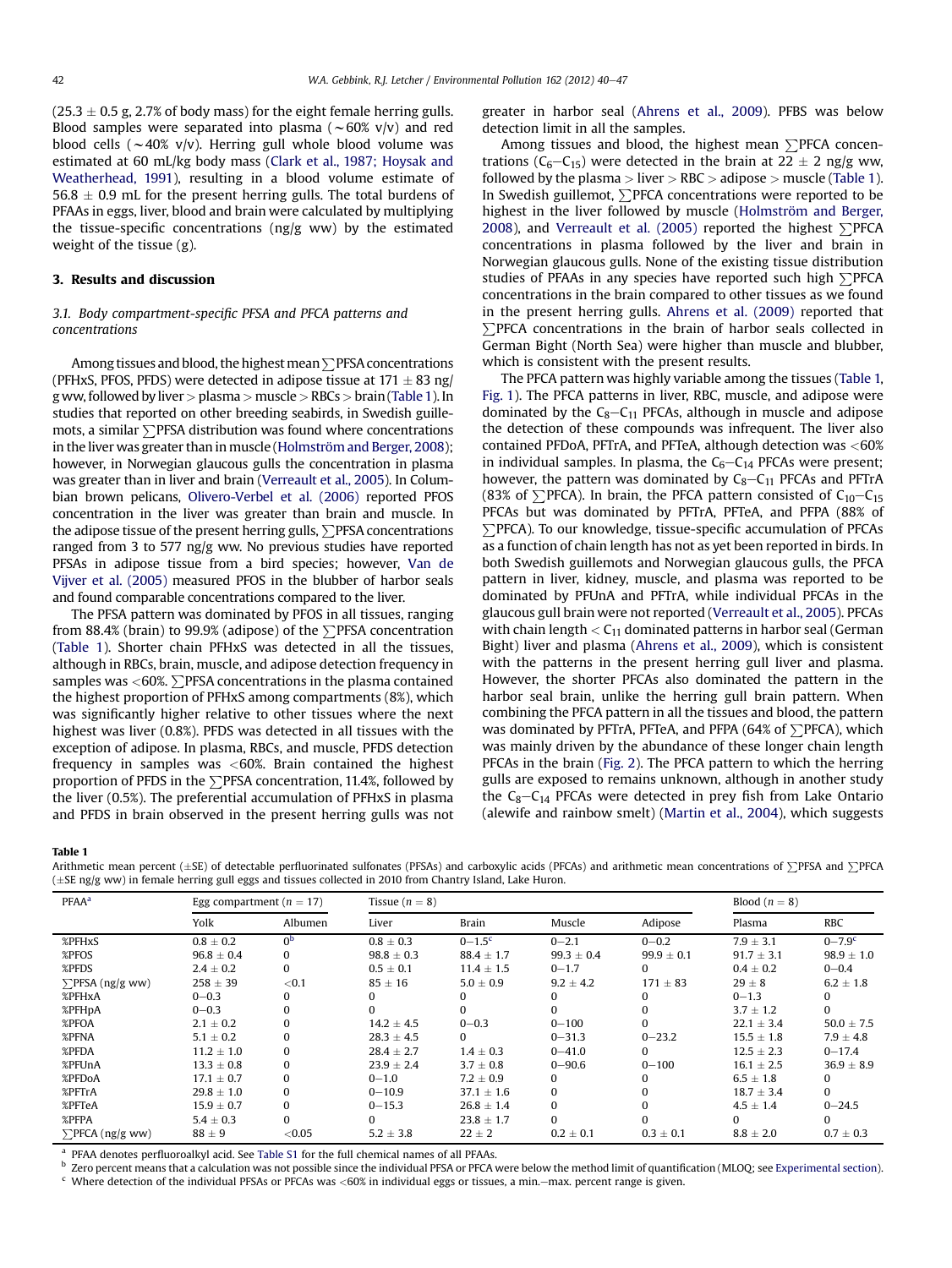<span id="page-3-0"></span>

Fig. 1. Proportions of  $C_6-C_{15}$  PFCA to  $\sum$ PFCA concentrations plotted using the first two principal components (PCs), PC1 and PC2. Mean ( $\pm$ SE) factor scores (bottom biplot) are shown for the tissues and yolk. The percent variability explained by PC1 and PC2 is provided.

that prey fish are likely a source of PFCAs for the herring gulls from Chantry Island.

Although all the tissues and the egg compartments were analyzed for PFOS and PFCA precursors [PFOSA, NMeFOSA, FTOHs (6:2, 8:2, 10:2), and FTUCAs (6:2, 8:2, 10:2)], none of these compounds were quantifiable. [Gebbink et al. \(2009\)](#page-6-0) reported low concentrations (0.03 ng/g ww) of PFOSA in herring gull eggs collected from Chantry Island in 2007. The absence of PFOSA in the present eggs (collected in 2010) could be related to the phase out of C8 PFOSF chemistry in North America by the 3M Company in 2002. This could have resulted in decreased environmental concentrations of PFOS precursors, or "PreFOS" as has been coined by [Martin](#page-6-0) [et al. \(2010\),](#page-6-0) which refers to the complexity of fluorinated precursors that can degrade and give rise to PFOS. PFOSA has been detected in herring gull prey fish collected from Lake Ontario ([Martin et al., 2004](#page-6-0)). The absence of PFOSA in herring gull tissues and eggs could also be an indication that PFOSA is degraded to PFOS if obtained through their diet. Degradation of PFOSA has been shown in in vitro experiments using rat liver slices [\(Xu et al., 2004\)](#page-7-0). FTOHs and FTUCAs have not been reported in the herring gull diet; however, FTUCAs have been found in lake trout from the Great Lakes, indicating their presence in the aquatic environment [\(Furdui](#page-6-0) [et al., 2007\)](#page-6-0). If exposed through their diet, we hypothesize that gulls metabolize these precursors to PFCAs, similar to what has been shown in in vitro experiments using rat hepatocytes ([Martin et](#page-6-0) [al., 2005\)](#page-6-0).

## 3.2. Tissue distribution based on concentrations and amount burdens

In birds, as well as other species, in limited tissue distribution studies the liver is often the body compartment or tissue with the highest PFSA and PFCA concentrations, although, in the case of the birds studies, adipose tissue was not analyzed [\(Ahrens et al., 2009;](#page-6-0) [Holmström and Berger, 2008; Olivero-Verbel et al., 2006](#page-6-0)). Although adipose tissue in the present herring gulls contained highest PFSA concentrations, the liver concentrations were higher compared to other tissues, which was consistent with tissue distribution of other bird studies [\(Table 1\)](#page-2-0). Regardless, protein binding/association of PFAAs likely plays a key role in the accumulation of these classes of PFAAs in the liver. [Luebker et al. \(2002\)](#page-6-0) reported on the binding of PFOS and PFOA to the liver fatty acid binding protein (L-FABP) isolated from rats. Chain length-dependant binding to such proteins might also explain the selective accumulation of PFOA, PFNA, PFDA, and PFUnA in the present herring gull livers. In relation to proteinassociated mediation of PFOS deposition into and out of the liver, [Yu et al. \(2011\)](#page-7-0) reported that female Wistar rats exposed to PFOS (3.0 mg/kg of PFOS) showed enhanced hepatic mRNA expression of the organic anion transport (OAT) protein OATP2, and increased hepatic expression of multidrug resistance-assisted protein MRP2. They concluded that PFOS-induced hepatic expression of OAPT2 and MRP2, which could potentially enhance hepatic uptake, efflux and metabolism of thyroxine (T4) in rats. Unconjugated T4 has to interact with OATP1, OATP2 and MRP2 in order to gain access into and out of liver cells.



Fig. 2. Arithmetic mean percent ( $\pm$ SE) of C<sub>8</sub>-C<sub>15</sub> PFCAs to  $\sum$ PFCA in the yolk and combined herring gull tissues and blood.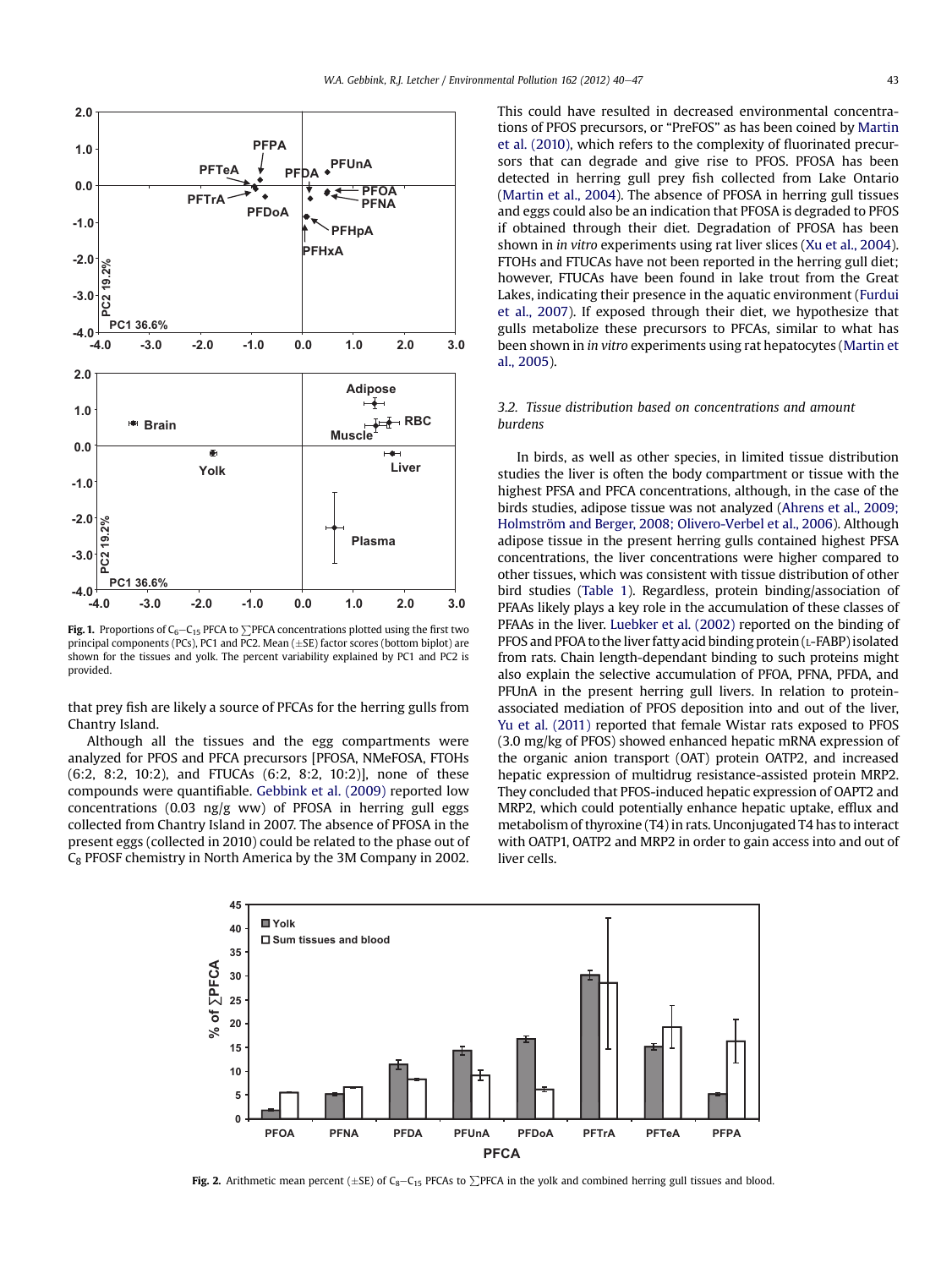In plasma,  $\sum$ PFSA and  $\sum$ PFCA concentrations were significantly higher compared to concentrations in RBCs ([Table 1](#page-2-0)). To our knowledge, there has been no reported examination of the comparative compartmental accumulation of any PFC in blood, e.g., plasma versus RBCs, from any wildlife species. However, [Ehresman](#page-6-0) [et al. \(2007\)](#page-6-0) suggested that PFHxS, PFOS, and PFOA are present in human plasma or serum and not in RBCs, which was based on plasma and whole blood measurements with no specific measurement in the RBC component. PFAAs have been found to bind to proteins such as albumin and sex-hormone binding globulins in birds, fish and humans ([Chen and Guo, 2009; Jones et al.,](#page-6-0) [2003](#page-6-0)). The fact that these proteins are found in the plasma and not in the RBCs might explain the observed preferred accumulation in the plasma. In the gull RBCs, PFCA/PFSA patterns were skewed toward PFOS, PFOA, PFNA, and PFUnA, although concentrations were lower. However, the PFCA/PFSAs patterns are basically the same as significant positive correlations were found between the plasma and RBC for the dominant PFOS, PFOA, and PFUnA concentrations (Fig. 3). For PFUnA and PFOA in Fig. 3, the presence or absence of the apparent outliers made no difference in that the RBC and plasma concentration correlations were still significant  $(p < 0.05)$ . Relative abundances of individual PFSAs or PFCAs were all within 1% when comparing the plasma and the estimated whole blood patterns (combined plasma and RBC patterns). Thus, plasma patterns are reflective of the patterns in whole blood.

∑PFSA concentrations in herring gull brains were one order of magnitude lower compared to the liver concentrations; which was consistent with other limited bird studies ([Olivero-Verbel et al.,](#page-6-0) [2006; Verreault et al., 2005\)](#page-6-0). Contrastingly, the  $\Sigma$ PFCA concentrations in the brain were higher compared to the liver, and brain was the most contaminated tissue or body compartment studied ([Table 1\)](#page-2-0). This preferential accumulation of PFCAs in the brain has not been observed in any species. Furthermore, the brain PFCA and PFSA pattern relative to all other tissues and blood components was heavily skewed to the longer chain PFTrA, PFTeA and PFPA, and favored PFDS [\(Table 1,](#page-2-0) [Fig. 1\)](#page-3-0). Given that the whole brain was sampled, there is evidence of selective transfer of longer chain PFCAs and PFSAs through the blood brain barrier and into the brain. The mechanism of this longer chain PFCA passage into and retention in the brain is unclear.

The presence of these PFAAs in the gull brain could be of concern from a toxicological standpoint. [Vongphachan et al. \(2011\)](#page-7-0) reported variable transcriptional changes in herring gull embryonic neuronal cells exposed to shorter chain length PFSAs (PFBS, PFHxS) and PFCAs (PFHxA, PFHpA), but PFTrA, PFTeA and PFPA were not studied. It has been shown in several toxicological studies with



Fig. 3. Linear correlations between the plasma and red blood cell concentrations (ng/g ww) for PFOS, PFOA, PFNA and PFUnA. Detection of other individual PFSAs and PFCAs was <60% in plasma and/or red blood cells and were not included.

monkeys, rats and mice that serum thyroid hormone (TH) deficiency, especially for total T4, is induced by PFOS exposure [\(Chang](#page-6-0) [et al., 2008\)](#page-6-0). In mammals TH deficiency is known to be associated with structural brain damage, neurological defects, developmental delay, and behavioral problems ([Zoeller et al., 2002](#page-7-0)).

In limited reports for birds as well as other species, muscle and adipose tissue were reported to be the less contaminated with PFCA and PFSA than liver [\(Ahrens et al., 2009; Holmström and Berger,](#page-6-0) [2008; Olivero-Verbel et al., 2006\)](#page-6-0). In the present herring gulls, muscle generally had the lowest PFSA and PFCA concentrations among other tissues and blood components ([Table 1\)](#page-2-0). However, adipose tissue contained the highest  $\sum$ PFSA (99.9% PFOS) concentration, approximately 2-fold higher than liver. In contrast,  $\sum$ PFCA concentrations were very low at 0.3 ng/g ww and comparable to muscle. Regardless, the mean PFOS concentration in adipose tissue was highly variable among individuals, ranging from 3 to 577 ng/g ww. Although PFAAs have been found to bind to proteins ([Jones et al., 2003\)](#page-6-0) and have low accumulation potential in fatty tissues ([Ahrens et al., 2009](#page-6-0)), the present results on the accumulation of PFOS in adipose tissue is difficult to explain. No correlations were observed between  $\sum$ PFSA concentrations in adipose and any other tissues, which, although speculative, may suggest divergent types of proteins that can influence tissuespecific accumulation in herring gulls.

The burdens of  $\Sigma$ PFSA in liver, blood and brain were estimated at 2.2, 1.1, and 0.03 µg, respectively, totaling 3.4 µg [\(Fig. 4](#page-5-0)). In liver, blood and brain,  $\Sigma$ PFCA burdens were estimated at 0.13, 0.32, and 0.13  $\mu$ g, respectively, and totaling 0.6  $\mu$ g. As PFC burden in the muscle and adipose were not estimated (due to unknown percent of the body mass), and PFCs have been reported in other avian tissues such as kidney, lung, heart as well as feathers ([Holmström](#page-6-0) [and Berger, 2008; Meyer et al., 2009; Olivero-Verbel et al., 2006\)](#page-6-0), the combined liver, blood, and brain burden underestimate whole body burdens in gulls. However, the combined liver, blood, and brain burdens in harbor seals (German Bight), represented 75% of the  $\Sigma$ PFAA body burden [\(Ahrens et al., 2009](#page-6-0)).

## 3.3. Maternal transfer of PFCAs and PFSAs to eggs

The egg yolk contained 258 ng/g ww  $\sum$ PFSA (PFHxS, PFOS, PFDS) and 88 ng/g ww  $\sum$ PFCA (C<sub>6</sub>-C<sub>15</sub>), while in the albumen, PFSAs and PFCAs were below detection limits. Information on the order that the present eggs were laid within a clutch was not available. Concentrations of  $\Sigma$ PFSA and  $\Sigma$ PFCA in the yolk were higher (3-fold and 17-fold higher, respectively) than liver [\(Table 1\)](#page-2-0). This is consistent with results for Norwegian glaucous gulls although whole eggs were analyzed in that study ([Verreault et al.,](#page-6-0) [2005](#page-6-0)). In the present yolks,  $C_6-C_{15}$  PFCAs were detected and the pattern was dominated by  $PFTrA > PFDoA > PFTeA > PFUnA$ , making up 76% of  $\Sigma$ PFCA. This PFCA pattern, as well as the PFSA pattern, were comparable to the patterns found in gull eggs collected in 2007 from Chantry Island ([Gebbink et al., 2009](#page-6-0)). The present gull eggs were consistently comprised of  $\sim$ 30% yolk and  $\sim$  70% albumen, thus if concentrations were adjusted for yolk only, the  $\Sigma$ PFSA in the whole egg would be about half the concentration of  $\Sigma$ PFSA reported by [Gebbink et al. \(2009\)](#page-6-0) in eggs collected in 2007, while  $\sum$ PFCA concentrations would be comparable. When using whole egg homogenates to monitor for PFSAs and PFCAs, the albumen dilutes the absolute localization of these PFAAs in the yolk. Although both the yolk and the albumen contain proteins, absolute accumulation of PFCAs and PFSAs in the yolk is most likely a function of specific proteins transferred in ovo and into the yolk. [Newsted et al. \(2007\)](#page-6-0) found that PFOS was associated with very low density lipoproteins (VLDL) and to a lesser extent phosvitin and lipovitellin in the yolk of quails and mallards.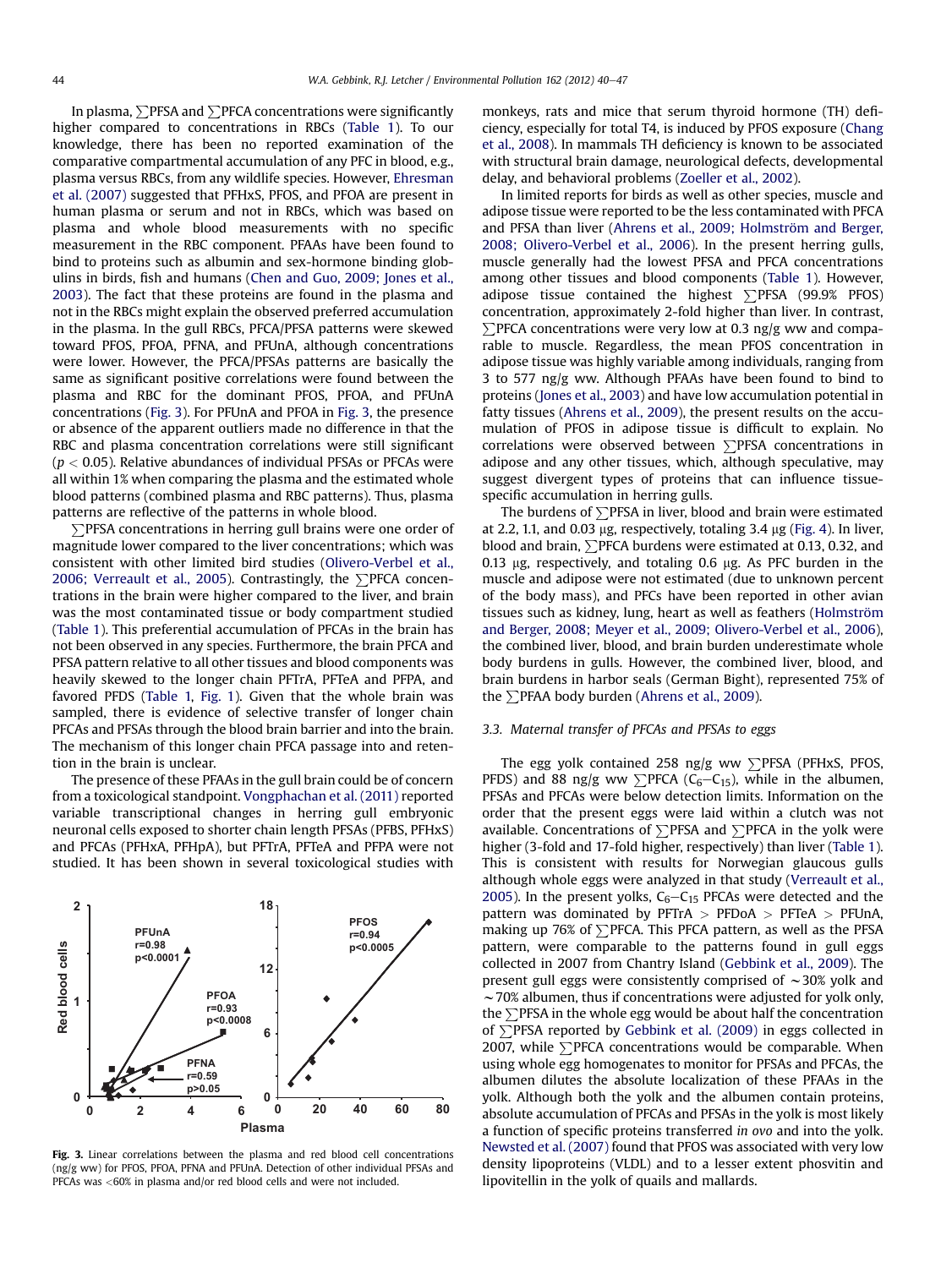<span id="page-5-0"></span>

Fig. 4. Tissue burden mass of  $\Sigma$ PFSA and  $\Sigma$ PFCA (µg) in herring gull egg, liver, brain, and blood collected from Chantry Island in 2010.

Not only were the sum PFAA concentrations different between the yolk and liver, but the PFCA pattern in the yolk and liver differed as well, showing preferential accumulation depending of longer chain length PFCAs in the yolk (this was not observed for the PFSA pattern) [\(Table 1,](#page-2-0) [Fig. 1](#page-3-0)). [Holmström and Berger \(2008\)](#page-6-0) assessed the maternal transfer of PFAAs in common guillemots and related it to the transfer of proteins produced in the liver to the egg. Yolk proteins, such as vitellogenin and VLDL, are produced in the liver and transported from the liver to the ovaries via the blood. The PFCA pattern in the liver was dominated by  $C_8 - C_{11}$  PFCAs (95% of the total), whereas the pattern in yolk was dominated by  $C_{10}$  and longer chain length PFCAs (93% of the total). As has been shown for PFOS ([Newsted et al., 2007](#page-6-0)), binding of PFCAs to these proteins could serve as a transport mechanism from the liver to the eggs. The preferential accumulation of the longer chain length PFCAs in the egg relative to the liver was also seen for the guillemot; however, not for glaucous gulls (Fig. 5) ([Holmström and Berger, 2008; Verreault et al., 2005](#page-6-0)).

As the present data show, the PFAA profile, and especially the PFCA pattern in the egg does not reflect the PFCA pattern in other herring gull tissues. Using the PFCA pattern in the yolk as a reference point, the PFCA pattern in the liver (source of PFAAs to the egg), blood (transport of PFAA-protein from the liver to the egg) and whole body (combined pattern in all the tissues and blood) were compared ([Fig. 6\)](#page-6-0). Higher proportions of  $C_8-C_{11}$  PFCAs in the liver were observed compared to the yolk. As mentioned earlier, selective binding of the longer chain length PFAAs to proteins and subsequent transfer to the egg might explain this. In the blood, PFCA pattern increases were seen for  $C_8 - C_{11}$  and decreases for  $C_{12}-C_{14}$  compared to the yolk pattern. The blood transports PFAAprotein complexes from the liver to the egg. The observed pattern change might be related to binding to blood proteins (e.g., albumin) in addition to the binding to liver protein (e.g., OAT and MRP proteins [\(Yu et al., 2011\)](#page-7-0)). Although the PFCA pattern in individual tissues showed differences in the pattern compared to the yolk due to tissue-specific accumulation, the combined PFCA pattern in all the tissues and blood showed a greater resemblance to the yolk pattern [\(Fig. 2](#page-3-0)). The enrichment of PFTeA and PFPA in the whole body pattern is due to the high abundance of these two PFCAs in the brain. Declines of PFDoA in the PFCA pattern in the whole body compared to the yolk might be due to selective transfer to the yolk.

An important aspect of our study was to understand the extent of the maternal transfer of bioaccumulative PFCAs and PFSAs and overall burden in the egg. As female herring gulls usually lay three eggs in a clutch, a clutch of three eggs would contain 19.2 µg of  $\sum$ PFSA and 6.6 µg of  $\sum$ PFCA (6.4 µg of  $\sum$ PFSA and 2.2 µg of  $\sum$ PFCA per egg) (Fig. 4). Compared to the combined tissue burden (liver, blood, brain; 3.4  $\mu$ g of  $\Sigma$ PFSA and 0.6  $\mu$ g of  $\Sigma$ PFCA), female herring gulls are clearly transferring a considerable proportion of the estimated  $\Sigma$ PFSA and  $\Sigma$ PFCA body burden to their eggs, thus in ovo transfer is a very substantial elimination route for PFAAs for female herring gulls. To our knowledge, this is the first study showing the extent of PFAA elimination via egg depuration. Although [Holmström and Berger \(2008\)](#page-6-0) did not compare PFAA burdens between Swedish guillemot eggs and tissues, the higher liver concentrations of PFCAs/SAs in chicks compared to adult birds was suggested to be the result of the transfer of high amounts to eggs. This may have toxicological implications. However, O'[Brien et al.](#page-6-0) [\(2009\)](#page-6-0) showed that chicken eggs injected with comparable amounts of PFOS showed no effect on the expression of PPARaregulated genes. Only after exposure to PFOS concentrations two



Fig. 5. Relative percent composition of individual PFCA concentrations in liver versus egg yolk in female herring gulls and eggs, respectively, collected in 2010 from the Chantry Island (Lake Huron) colony site. Detection of PFDoA, PFTrA, and PFTeA in the liver was <60% in individual samples and a comparison was not possible. Guillemot and glaucous gull liver and egg data were adapted from [Holmström and Berger \(2008\)](#page-6-0) and [Verreault et al. \(2005\)](#page-6-0).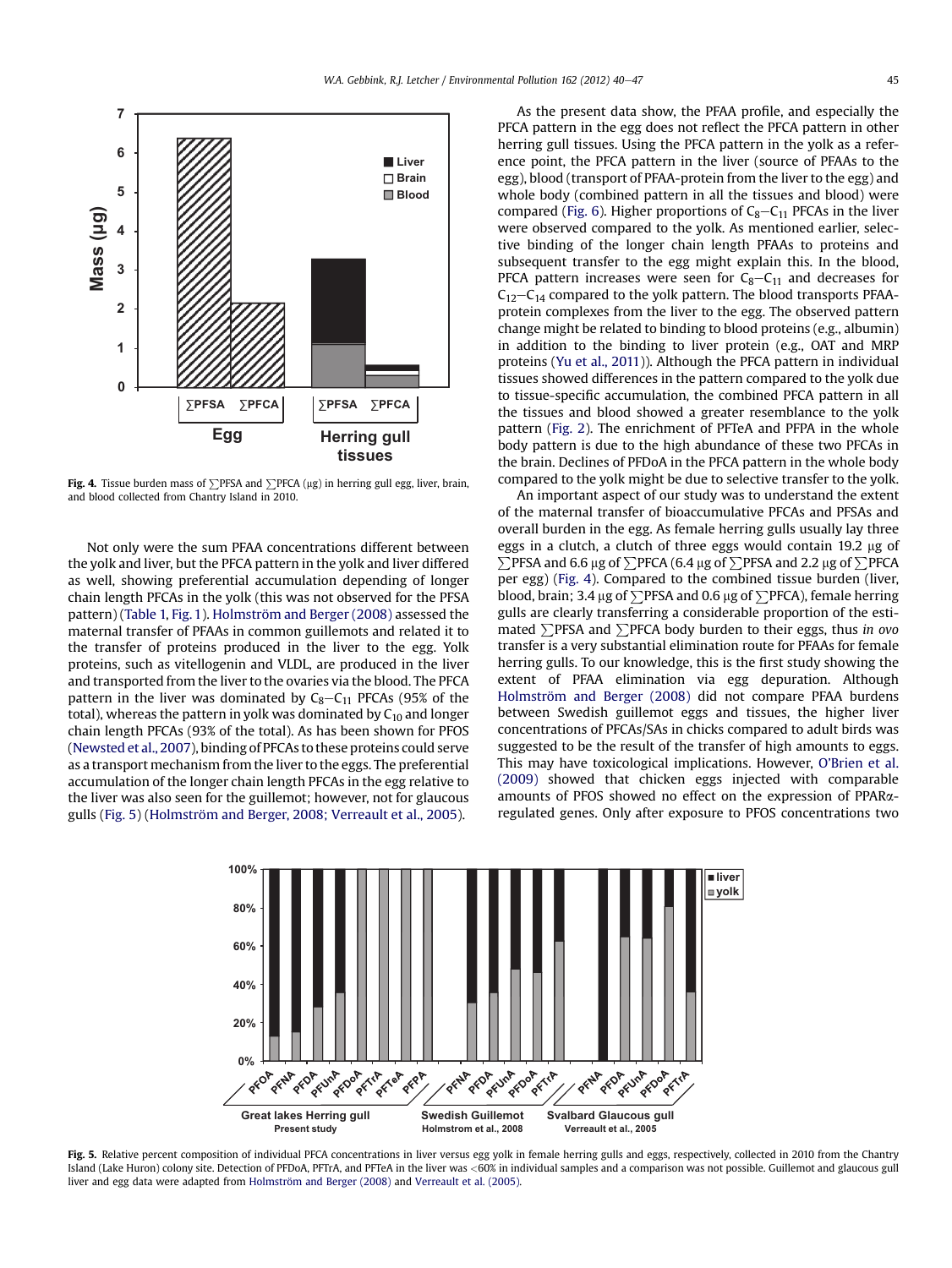<span id="page-6-0"></span>

Fig. 6. Fold change of PFCA to  $\Sigma$ PFCA concentration ratio in herring gull liver, whole blood, and combined tissues and blood compared to the yolk. Only PFCAs with >60% detection are included.

orders of magnitude higher than observed here was embryo pippability decreased.

#### 4. Conclusions

In the present study, regardless of maternal transfer, PFCAs and PFSAs were detected in the liver, plasma, RBC, brain, muscle, and adipose, and tissue-specific accumulation appears to be related to protein-associated factors, which appear to be chain length dependent. Although the PFCA pattern was highly variable among tissues, the PFCA pattern in combined tissues and blood resembled the yolk pattern. For monitoring purposes, this is important as the egg PFCA pattern represents the PFCA pattern in the female herring gull. However, when investigating tissue-specific effects of PFAAs, information on tissue PFAA pattern and concentrations is essential.

#### Acknowledgments

This study was financially supported by Chemicals Management Plan (CMP; Environment Canada) and New Substances Division (Environment Canada), as well as by the Natural Science and Engineering Research Council (NSERC) of Canada (to R.J.L). Dr Craig Hebert, Doug Crump, Kim Williams and the EC-NWSB staff are thanked for their help in collecting and processing the samples. We also thank Dr. Hebert and Glen A. Fox for their comments on an earlier draft of this paper.

## Appendix. Supplementary information

Supplementary information associated with this article can be found, in the online version, at [doi:10.1016/j.envpol.2011.10.011.](http://dx.doi.org/10.1016/j.envpol.2011.10.011)

## References

- Ahrens, L., Siebert, U., Ebinghaus, R., 2009. Total body burden and tissue distribution of polyfluorinated compounds in harbor seals (Phoca vitulina) from the German Bight. Marine Pollution Bulletin 58, 520-525.
- Chang, S.-C., Thibodeaux, J.R., Eastvold, M.L., Ehresman, D.J., Bjork, J.A., Froehlich, J.W., Lau, C., Singh, R.J., Wallace, K.B., Butenhoff, J.L., 2008. Thyroid hormone status and pituitary function in adult rats given oral doses of perfluorooctanesulfonate (PFOS). Toxicology 243, 330-339.
- Chen, Y.-M., Guo, L.-H., 2009. Fluorescence study on site-specific binding of perfluoroalkyl acids to human serum albumin. Archives of Toxicology 83, 255-261.
- Chu, S.G., Letcher, R.J., 2008. Analysis of fluorotelomer alcohols and perfluorinated sulfonamides in biotic samples by liquid chromatography-atmospheric

pressure photoionization mass spectrometry. Journal of Chromatography A  $1215$ , 92-99

- Clark, T.P., Norstrom, R.J., Fox, G.A., Won, H.T., 1987. Dynamics of organochlorine compounds in herring gulls (Larus argentatus): II A two-compartment model and data for ten compounds. Environmental Toxicology and Chemistry 6,  $547 - 559.$
- Ehresman, D.J., Froehlich, J.W., Olsen, G.W., Chang, S.-C., Butenhoff, J.L., 2007. Comparison of human whole blood, plasma, and serum matrices for the determination of perfluorooctanesulfonate (PFOS), perfluorooctanoate (PFOA), and other fluorochemicals. Environmental Research  $103$ ,  $176-184$ .
- Furdui, V.I., Stock, N.L., Ellis, D.A., Butt, C.M., Whittle, D.M., Crozier, P.W., Reiner, E.J., Muir, D.C.G., Mabury, S.A., 2007. Spatial distribution of perfluoroalkyl contaminants in lake trout from the Great Lakes. Environmental Science and Technology 41, 1554-1559.
- Furdui, V.I., Helm, P.A., Crozier, P.W., Lucaciu, C., Reiner, E.J., Marvin, C.H., Whittle, D.M., Mabury, S.A., Tomy, G.T., 2008. Temporal trends of perfluoroalkyl compounds with isomer analysis in lake trout from Lake Ontario (1979–2004) Environmental Science and Technology 42, 4739-4744.
- Gebbink, W.A., Letcher, R.J., 2010. Linear and branched perfluorooctane sulfonate isomer patterns in herring gull eggs from colonial sites across the Laurentian Great Lakes. Environmental Science and Technology 44, 3739-3745.
- Gebbink, W.A., Hebert, C.E., Letcher, R.J., 2009. Perfluorinated carboxylates and sulfonates and precursor compounds in herring gull eggs from colonies spanning the Laurentian Great Lakes of North America. Environmental Science and Technology 43, 7443-7449.
- Gebbink, W.A., Letcher, R.J., Burgess, N., Champoux, L., Elliot, J.E., Hebert, C.E., Martin, P., Wayland, M., Weseloh, D.V.C., Wilson, L., 2011. Perfluoroalkyl carboxylates and sulfonates and precursors in relation to dietary source tracers in the eggs of four species of gulls (Larids) from breeding sites spanning Atlantic to Pacific Canada. Environment International 37, 1175-1182.
- Holmström, K.E., Berger, U., 2008. Tissue distribution of perfluorinated surfactants in common guillemot (Uria aalge) from the Baltic Sea. Environmental Science and Technology 42, 5879-5884.
- Holmstrom, K.E., Jarnberg, U., Bignert, A., 2005. Temporal trends of PFOS and PFOA in guillemot eggs from the Baltic Sea, 1968-2003. Environmental Science and Technology 39, 80-84.
- Houde, M., De Silva, A.O., Muir, D.C.G., Letcher, R.J., 2011. Monitoring of perfluorinated compounds in aquatic biota: an updated review. Environmental Science and Technology 45, 7962-7973.
- Hoysak, D.J., Weatherhead, P.J., 1991. Sampling blood from birds: a technique and an assessment of its effect. The Condor 93, 746-752.
- Jones, P.D., Hu, W., De Coen, W., Newsted, J.L., Giesy, J.P., 2003. Binding of perfluorinated fatty acids to serum proteins. Environmental Toxicology and Chemistry 22, 2639-2649.
- Luebker, D.J., Hansen, K.J., Bass, N.M., Butenhoff, J.L., Seacat, A.M., 2002. Interactions of flurochemicals with rat liver fatty acid-binding protein. Toxicology 176,  $175 - 185.$
- Martin, J.W., Whittle, D.M., Muir, D.C.G., Mabury, S.A., 2004. Perfluoroalkyl contaminants in a food web from lake Ontario. Environmental Science and Technology 38, 5379-5385.
- Martin, J.W., Mabury, S.A., O'Brien, P.J., 2005. Metabolic products and pathways of fluorotelomer alcohols in isolated rat hepatocytes. Chemico-Biological Interactions 155, 165-180.
- Martin, J.W., Asher, B.J., Beesoon, S., Benskin, J.P., Ross, M.S., 2010. PFOS or PreFOS? Are perfluorooctane sulfonate precursors (PreFOS) important determinants of human and environmental perfluorooctane sulfonate (PFOS) exposure? Journal of Environmental Monitoring 12, 1979-2004.
- Meyer, J., Jaspers, V.L.B., Eens, M., De Coen, W., 2009. The relationship between perfluorinated chemical levels in the feathers and livers of birds from different trophic levels. Science of the Total Environment 407, 5894-5900.
- Newsted, J.L., Coady, K.K., Beach, S.A., Butenhoff, J.L., Gallagher, S., Giesy, J.P., 2007. Effects of perfluorooctane sulfonate on mallard and northern bobwhite quail exposed chronically via the diet. Environmental Toxicology and Pharmacology  $23, 1 - 9$
- O'Brien, J.M., Carew, A.C., Chu, S.G., Letcher, R.J., Kennedy, S.W., 2009. Perfluorooctane sulfonate (PFOS) toxicity in domestic chicken (Gallus domesticus) embryos in the absence of effects on peroxisome proliferator activated receptor alpha (PPARa)-regulated genes. Comparative Biochemistry and Physiology Part  $C$  149, 524-530.
- Olivero-Verbel, J., Tao, L., Johnston-Restrepo, B., Guette-Fernandez, J., Baldiris-Avila, R., O'byrne-Hoyos, I., Kannan, K., 2006. Perfluorooctanesulfonate and related fluorochemicals in biological samples from the north coast of Colombia. Environmental Pollution 142, 367-372.
- Powley, C.R., George, S.W., Russell, M.H., Hoke, R.A., Buck, R.C., 2008. Polyfluorinated chemicals in a spatially and temporally integrated food web in the Western Arctic. Chemosphere 70, 664-672.
- Verreault, J., Houde, M., Gabrielsen, G.W., Berger, U., Haukås, M., Letcher, R.J., Muir, D.C.G., 2005. Perfluorinated alkyl substances in plasma, liver, brain, and eggs of glaucous gulls (Larus hyperboreus) from the Norwegian Arctic. Environmental Science and Technology 39, 7439-7445.
- Verreault, J., Berger, U., Gabrielsen, G.W., 2007. Trends of perfluorinated alkyl substances in herring gull eggs from two coastal colonies in Northern Norway: 1983-2003. Environmental Science and Technology 41, 6671-6677.
- Van de Vijver, K.I., Hoff, P., Das, K., Brasseur, S., Van Dongen, W., Esmans, E., Reijnders, P., Blust, R., De Coent, W., 2005. Tissue distribution of perfluorinated